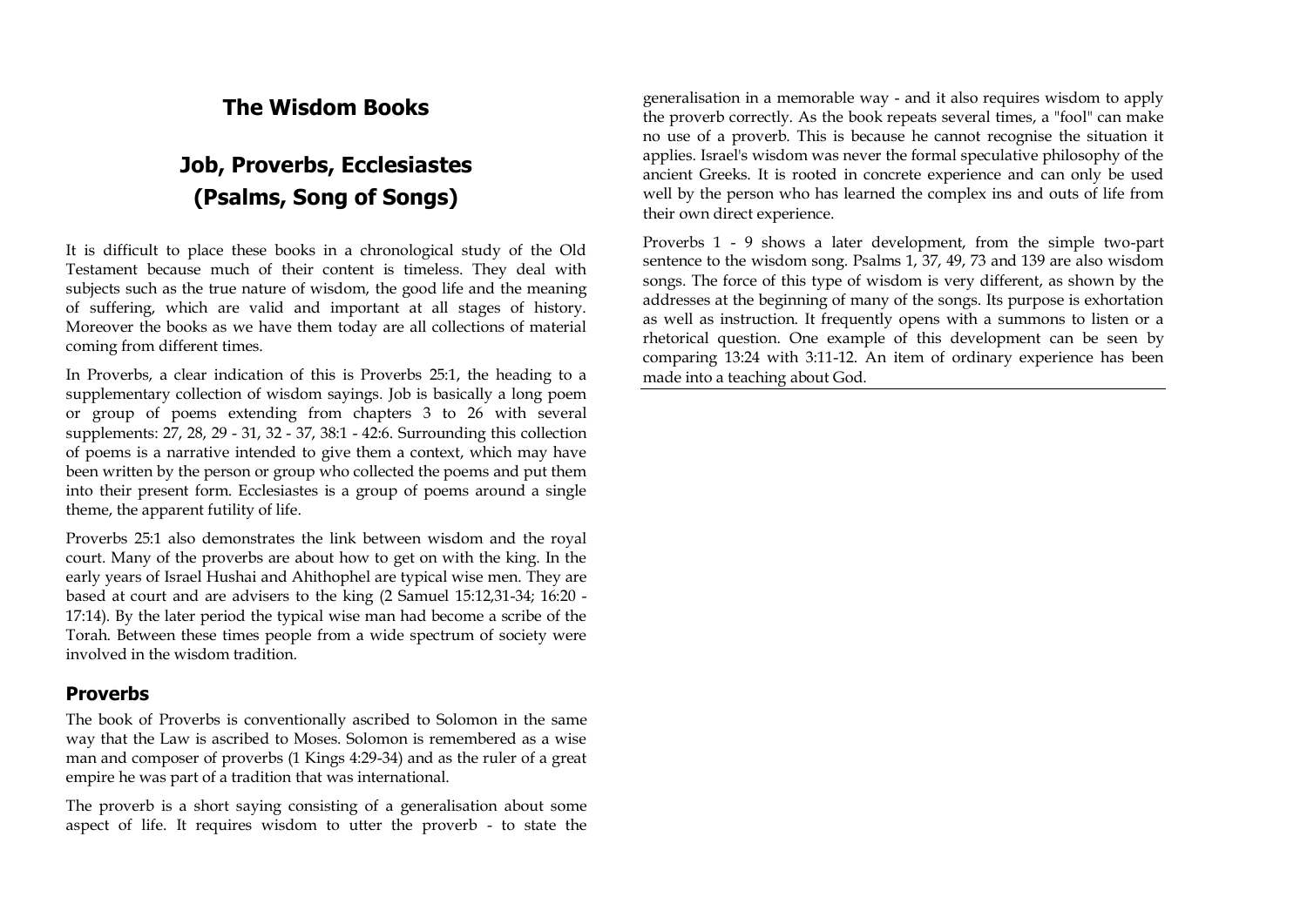## **Day 88. Proverbs 10 - 12**

#### **The Reward of Righteousness**

The proverbs are conventionally addressed from a father to a son. The collection begins with a simple contrast between the son who pursues wisdom and the one who does not, which stands as an introduction to the whole.

The proverbs divide the human race into two categories: the "righteous" and the "wicked". It might be better to see these as two kinds of behaviour, but habitual behaviour of one type or another tends to define character.

The original literal meaning of "righteousness" was "straightness". It means something firm, something which ought to be, which conforms to accepted standards. To be righteous meant to be aware of social obligations and conform to them. In Genesis 38:26 Judah concedes that Tamar is more righteous than he because he had broken his promise to give her in marriage to his youngest son. In 1 Samuel 24:17 Saul realises that David is more righteous than he. David has treated Saul as he should, as the anointed king, while Saul has distrusted David for no reason. On the other hand the root meaning of "wickedness" is slackness, easily extended to slackness in recognising and fulfilling social obligations.

The proverbs strongly express a belief that righteousness leads to blessing and wickedness to curse. Righteousness is its own reward: it brings long and prosperous life (10:2,6,7,16,24,25,28; 11:3,4,5,6,8,19; 12:21,28), it is recognised and rewarded by the Lord (10:3), it brings blessing to others (10:11; 11:10,11) and it secures a lasting memory (10:7). Wickedness brings all the opposites (11:21,31). Herein lies the biggest problem of the book of Proverbs, one with which men and women of faith have wrestled from earliest times. In the experience of many people it is anything but selfevident that righteousness brings its own reward. Moreover, if it was the case why would it need to be taught so emphatically? In fact the suffering of righteous people and the success of wicked people is one of the most difficult trials of faith and one which is extensively dealt with elsewhere in the wisdom literature (Ecclesiastes, Job). The simple certainties of Proverbs provide the conventional background against which this question is courageously addressed. It requires faith and struggle to trust the Lord to reward a righteous and obedient life, despite appearances.

Another major theme of Proverbs is the importance of speech. To hold one's tongue when necessary and to speak wise words which instruct is a virtue highly rated. On the other hand, to be always talking is the mark of the "fool", the one who thinks he understands but does not (10:11,19,20,21; 11:12,13,26; 12:17,18,19,22).

The virtues of kindness and generosity are praised (11:16,17,24,25,26; 12:10,25).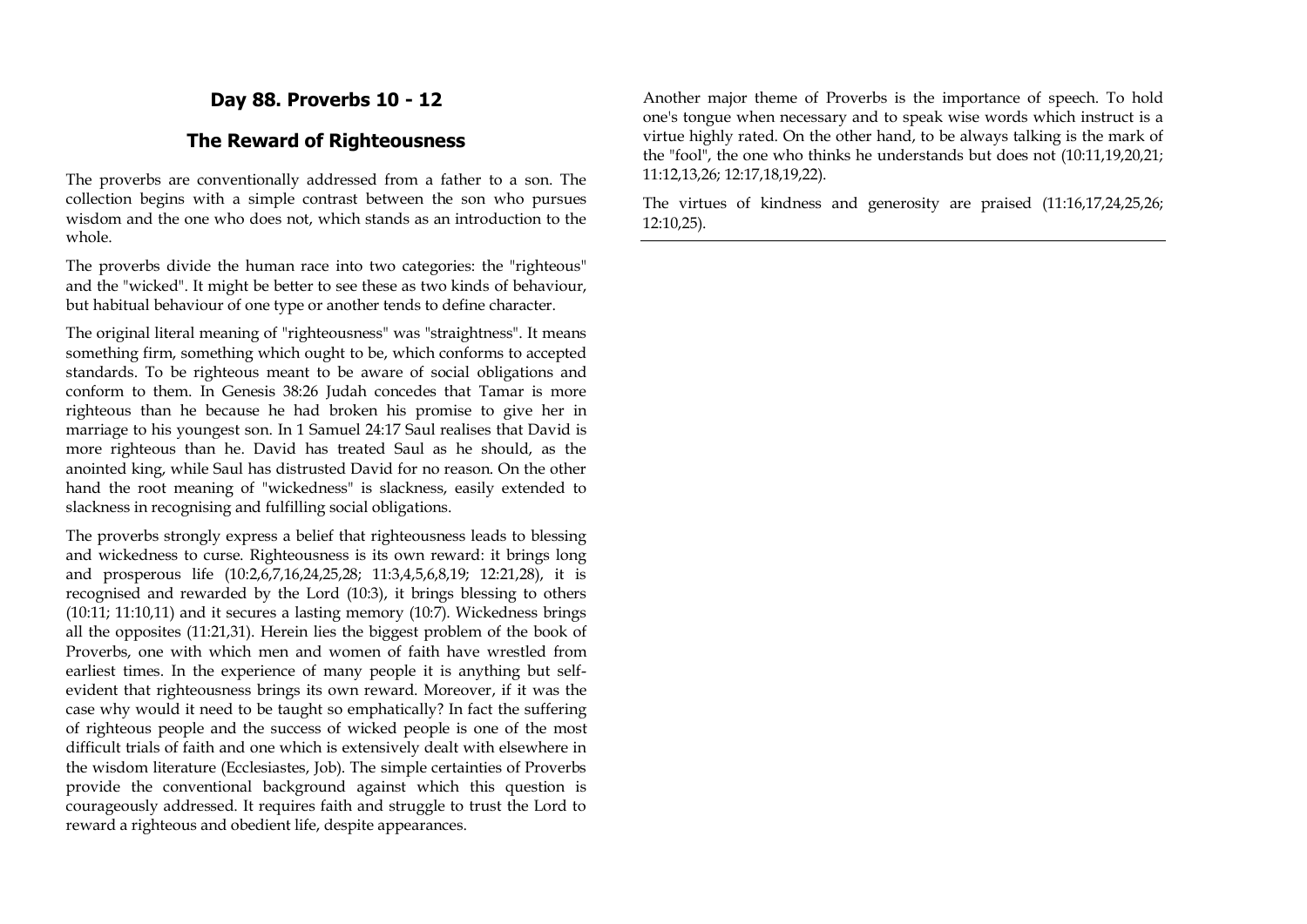## **Day 89. Proverbs 13 - 15**

## **Good Speaking**

Right speaking is an important theme throughout the book. What a person *says* arises from what he *is* (10:32); a truthful person speaks truthfully, a dishonest person tells lies (12:17; 14:5). We are known by what we say, so it important to set a guard over our lips, to avoid rash words and learn to speak well.

In order to speak well we also need to listen. The mark of a wise person is to be able to heed a rebuke (13:1,10,13,14; 15:5,31,32; 19:20). It is the mark of a fool to be airing one's own opinions without listening to others (18:2,13). It is also important *not* to listen to the wrong people (14:7).

The goal is to be able to give an apt reply (15:23; see 25:11). A word aptly fitted to the situation can teach much more than the most profound generalisation which is not applied. In particular the right words are needed in situations of conflict. Those without the gift of choosing the right words can make matters worse (15:18), while those able to curb their spirit and emotions can turn situations for good. To be able to defuse anger is an especially valuable gift (15:1).

Behind the words we speak is a deeper level, where the real relating takes place. Words that seem harmless on the surface can hide malice and these, where the real meaning is hidden from others but clear to the intended victim, are those which break the spirit (15:4; see 10:18; 12:6).

In the end words can only achieve so much (14:23). It is much better to remain silent or to weigh one's answer carefully (10:14; 11:12,13). Careful thought is a surer guide (14:8,12,15,16,29; 15:28). As in the case of speech, the attitudes to riches and poverty in the proverbs cover a broad spectrum. Hard work is commended because it leads to prosperity (10:4,5,26; 12:11,24; 13:4; 14:23). In economics, as in life in general, goodness and dishonesty bring their appropriate reward (13:11,22). The proverbs recognise the laws of economics by which wealth generates itself (14:4). But they also abhor injustice and commend those who support the poor (13:23; 14:21,31). On the one hand poverty has many difficulties (14:20), but on the other contentment can make the lot of the poor man bearable (14:30; 15:15,16,17). All alike are subject to the ups and downs of life (13:12; 14:13; 15:13).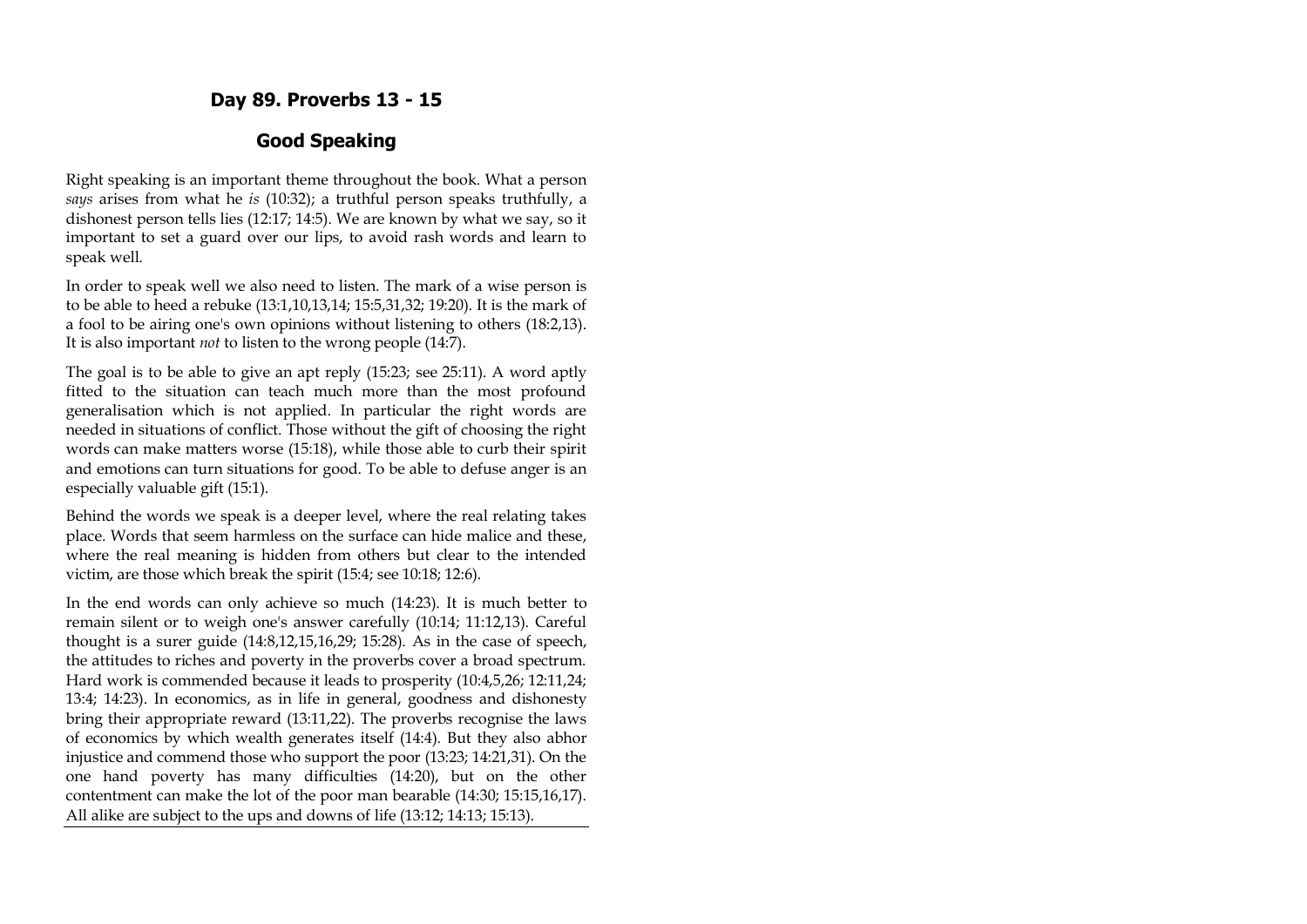## **Day 90. Proverbs 16 - 18**

#### **God's Providence and Human Wisdom**

Many of the proverbs seem to be merely comments on everyday human experience, but others attempt to give an insight on the relation of human conduct to God's ways and God's providence. On the one hand, human common sense is a valuable guide to life; we should not necessarily expect divine guidance on matters which lie within our own competence to decide. On the other hand, what we think of as simply "common sense" may reflect our limited experience of the world, our human perspective unrelated to God and self-deception about our own motives. To trust to human wisdom alone may lead to evil (3:7). So the sages insist that the "fear of the Lord" is the beginning of wisdom (1:7; 8:13; 16:6), the key to steering clear of evil and receiving his blessings. Through the fear of the Lord our "common sense" will be sanctified by a divine perspective. One of the chief purposes of Proverbs is the education of common sense by divine wisdom.

The sayings at the beginning of chapter 16 provide some insights on the relation between divine and human wisdom. First, the Lord does not override the human will. Our plans are our own (16:1,2,9; 19:3). On the other hand, we may not always be entirely clear and honest with ourselves about our motives (16:2,5,9,25). The Lord, who weighs the heart, knows our real motives (17:3). 16:1 seems to mean that people's responses to our ideas can sometimes lay bare our motives for putting them forward.

To live in the fear of the Lord will mean avoiding evil (16:6). It will also mean success, even to the extent of smoothing out bad relationships (16:3,7). This is because God's ways will always lead to "shalom," which can mean equally "prosperity" and "social harmony." Finally, although God does not interfere with human decisions or overrule them, his providence is ultimately more powerful (16:4,33; 18:10; 19:21; 21:30,31). How this can be is a mystery, as is everything which has to do with the relation between divine providence and free human decision.

The same relationship between the human and the divine is also traced in the public sphere. There are wise ways of dealing with kings and those in authority (16:10,12,13,14,15; 18:16). But God's requirement of justice in the public realm is also to be reckoned with (11:1; 14:31; 16:11; 17:5,15).

In the previous study, we saw some of the fruits of the Spirit commended: kindness, generosity, self-control in speech. In these chapters, more of the fruit of the Spirit is on display: kind words (16:21,23,24), patience (14:29; 15:18; 16:32) and self-control (14:17). The importance of forgiveness (10:12; 17:9; 18:19; 19:11) and controlling the tongue (11:13; 17:14,19; 18:8) is also emphasised. Gospel qualities appear in this most down-to-earth of books, showing us how penitence and love for God is meant to sanctify common sense and thus to guide our everyday actions.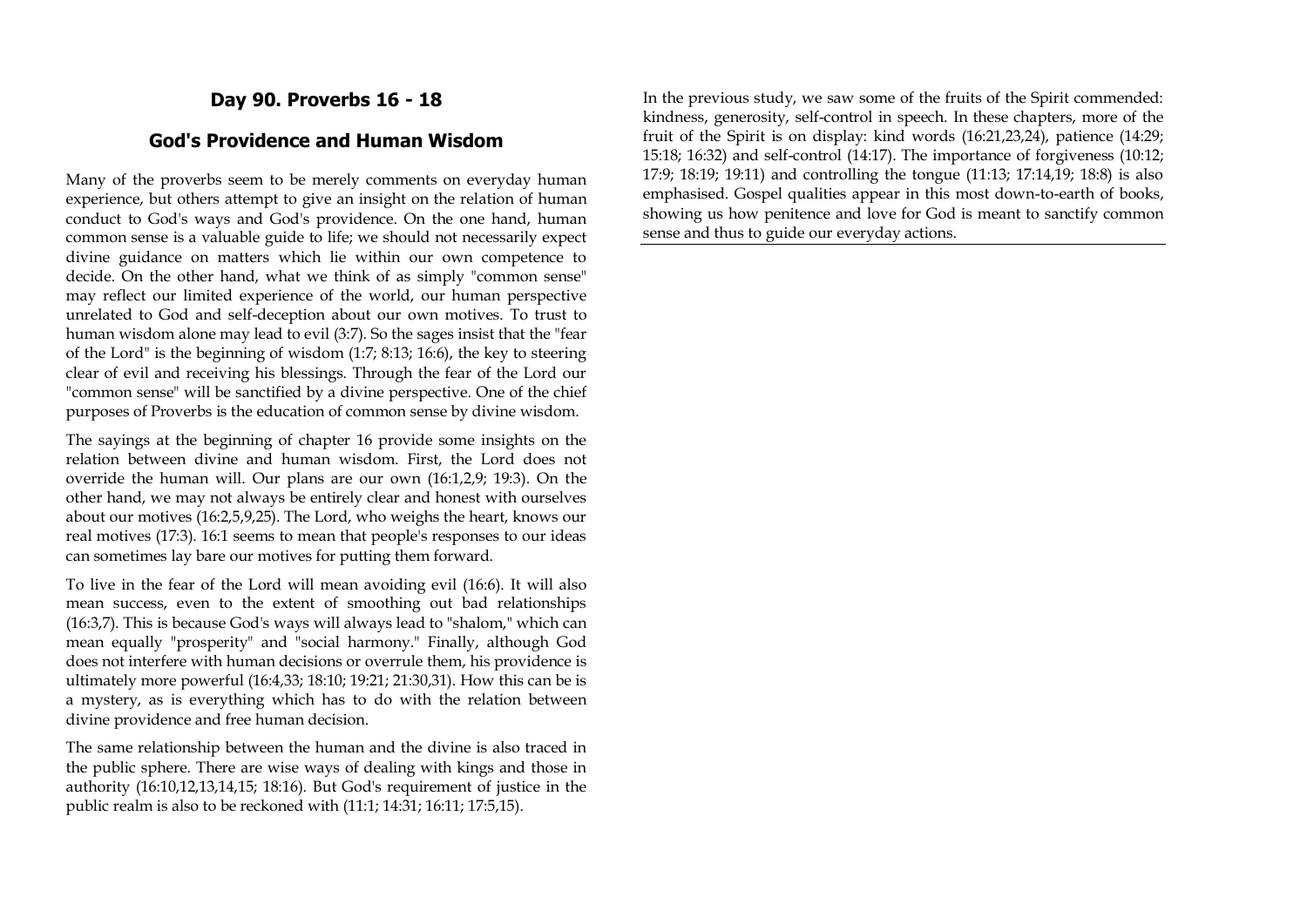## **Day 91. Proverbs 19 - 21**

#### **The Ethics of Character**

The ethic of proverbs is not one of either rules or consequences but an ethic of character. Moral goodness is not simply about applying rules of good conduct; it is achieved by the training that leads a child to become a good person (19:8,20; 20:7). The ultimate "character" to be reckoned with is God himself (19:23). Good conduct is rewarded because it accords with God's providential ordering of the world and wickedness punished because it runs against the grain of God's character. The righteous man is not only successful in the end, but by his righteous character and conduct promotes the welfare of the society in which he lives.

Character is built "from the outside in": by learning social obligations and performing them until the appropriate rules of conduct become ingrained as habitual qualities of character. The most important way for this to take place is by listening to parents and respecting them. The importance of the fifth commandment and its accompanying promise of long life is therefore emphasised (Exodus 20:12; Ephesians 6:1-3). Children must listen to parents and learn from them (10:1; 13:1; 15:5,20; 19:27). From childhood a person is known by their actions (20:11). Where instruction and natural understanding fails, discipline is needed (19:18; 22:6). Corporal punishment is seen as entirely appropriate, so long as its aim is to train children to avoid folly (13:24; 20:30; 22:15). Disobedience and lack of respect for parents is a grave sin (19:26; 20:20). Discipline is not only important for children, but throughout life (10:17; 12:1; 13:18; 21:17). In the public sphere, it is important for penalties to be appropriate so that all learn rules of conduct (19:25,29; 20:26).

Prosperity is also a result of character, in particular the willingness to work hard. Laziness is not only unwise, it is seen as a defect of character and a disgrace (10:4,5; 12:24; 18:9; 19:15,24; 20:4,13; 21:5,25; 22:13; 24:30-34). On the other hand, wealth is not to be sought as a goal in itself, but only by hard work and reliance on the Lord. It the blessing of the Lord which makes rich (10:22). Wealth got too quickly without working for it or by deceit will be a snare (20:21; 21:6).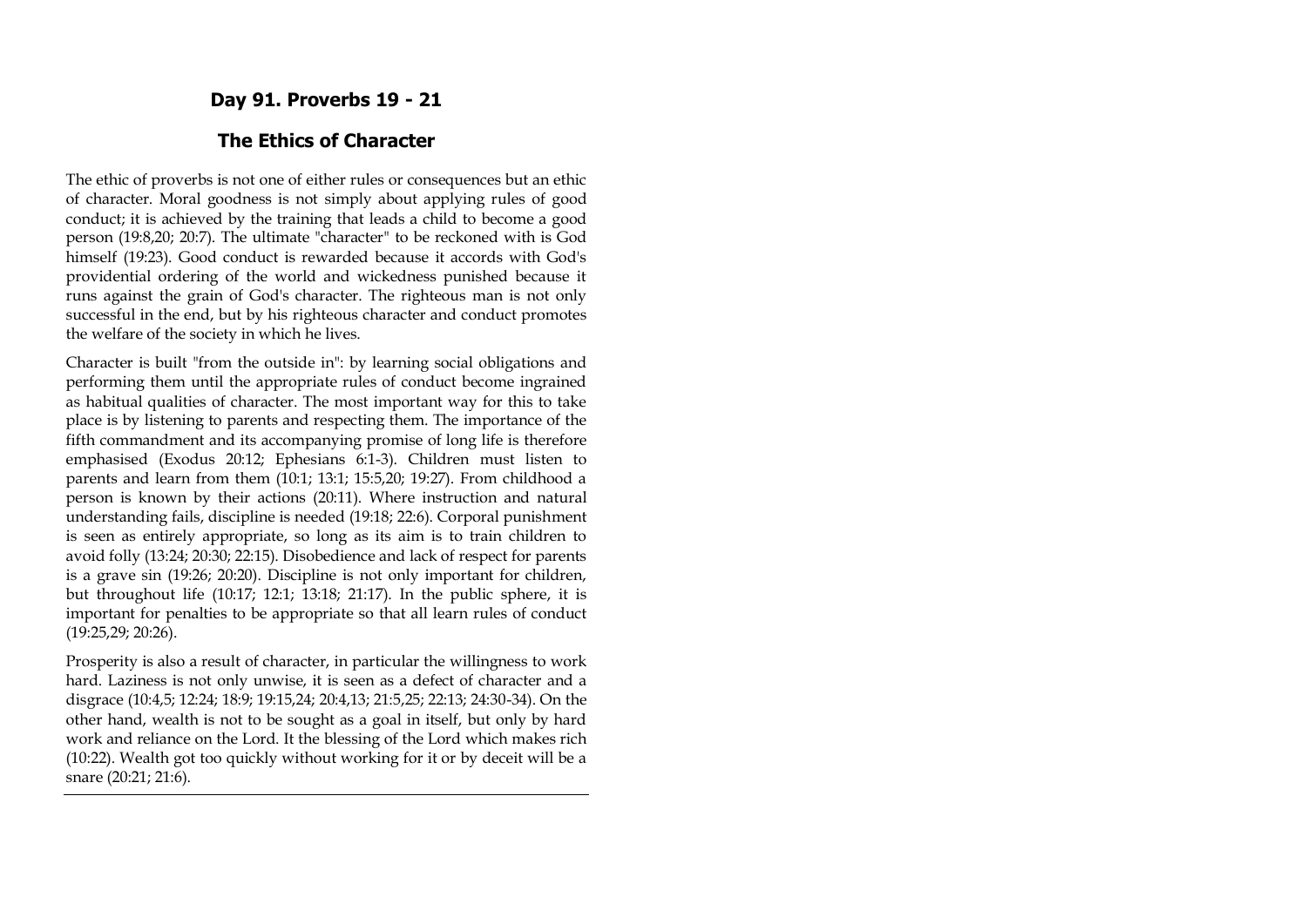**Day 92. Proverbs 22 - 24**

#### **Thirty Wise Sayings**

Which is best, riches or reputation? 22:1 unhesitatingly plumps for reputation, because these are the values of community not of individualism. To gain wealth at the expense of others cuts a person off from community and leads in the end to unhappiness.

22:17 begins a new collection in which the proverbs have a different character. They are longer and take the form of direct advice. They are known as the Thirty Wise Sayings and are similar in some ways to an Egyptian collection of 30 sayings known as the *Teaching of Amenemope* which may be as old as 1300 B.C. The *Teaching* not only has 30 sayings but several which are similar to some of those in this collection. The Hebrew wisdom teachers have borrowed from the Egyptians, but their borrowings are not slavish; they have put their own stamp on the sayings they have used. The *Good News Bible* has clearly divided the sayings from 22:17 to 24:30 into 30 with an introduction, but there are some left over attached to this collection (24:23-end).

The sayings are all about how to conduct relationships. The division between private and public life was not known in Israel and would not have been recognised as valid. For a man, what he was in his family life he was in the community, which is why a good wife was such a blessing (31:23). Similarly, there is no division between inner character and outward reputation. A person is to be known for who they are and hypocrites will soon be exposed.

To move a boundary (22:28; 23:10-11) was a high-handed action. Boundary markers had the sanction of the community and one of their functions was to protect the poor against the rich and powerful. A poor man could look to his "go'el", translated "redeemer" or "defender" to stand up for him. The "go'el" was usually the person's nearest relation and had the responsibility of looking after his interests when the person could not do so for themselves. This would apply especially in the case of poor people, widows and orphans. In the book of Ruth, Boaz is the "defender" or "go'el" of Naomi and fulfils his obligation by marrying Ruth. In 23:11, the "defender" is the Lord himself. Responsibility for others is carried further in 24:11-12. No one should fail to give evidence and defend another, even a stranger, for the sake of peace and quiet. The courage to get involved is also a test of character, which is why this saying is coupled with 24:10.

Gluttony and drunkenness also mark a person out. They are public rather than private vices (23:1-3,6-8,19-21,29-35). To have enough should lead to contentment (23:4-5).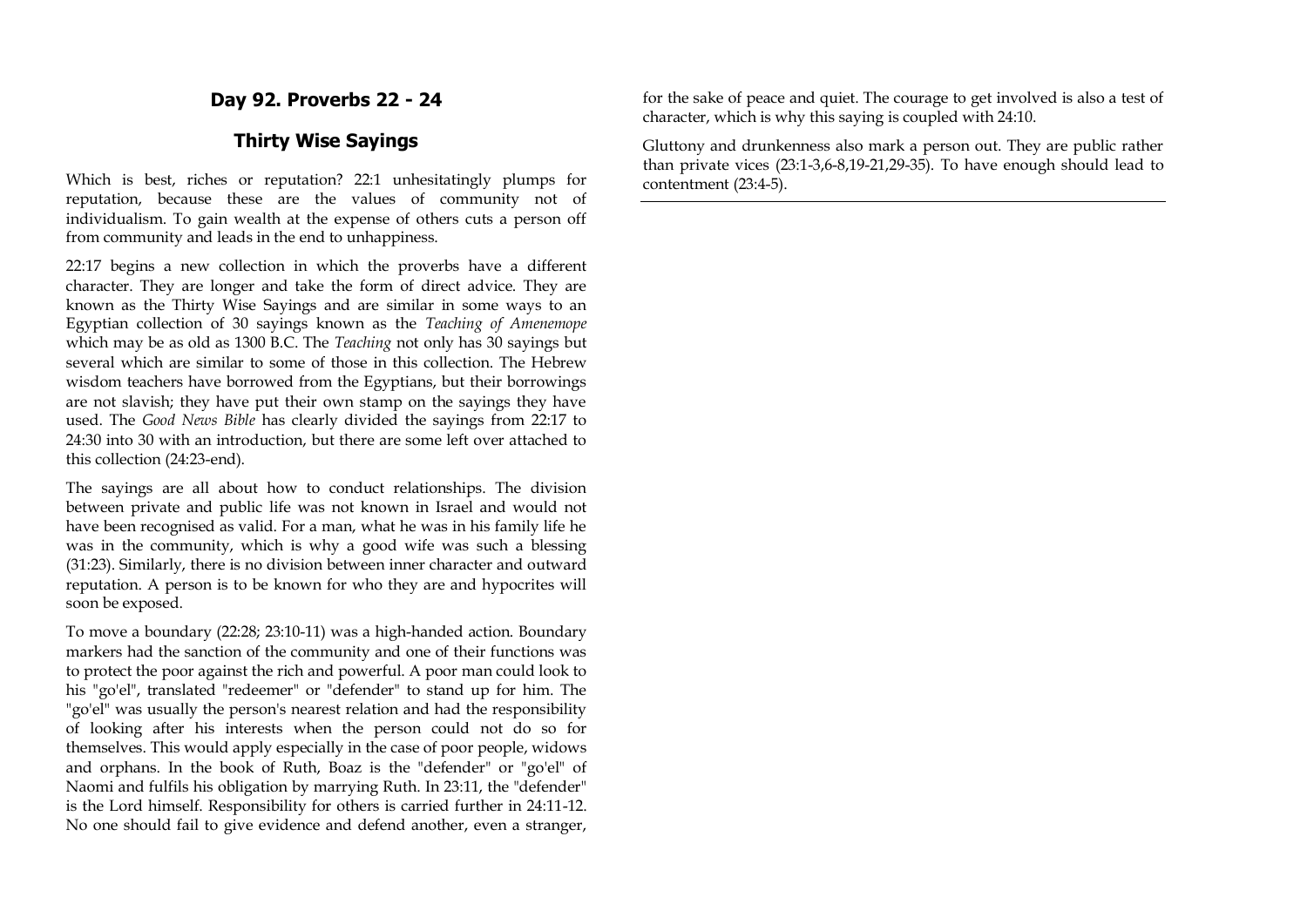## **Day 93. Song of Songs 1:1 - 5:1**

## **A Celebration of Love I**

Ephesians 5:31-32 tells us that the physical union of man and woman is an image of the relationship between Christ and the Church, and because of this Song of Songs has often been taken as an allegory of the Christian's relationship with Jesus. Although this tradition is well-established it should not obscure the fact that these poems are a celebration of one of God's greatest gifts, sexual love, and refer directly, though poetically, to sex (2:6- 7,16-17; 4:6; 4:16 - 5:1; 6:2-3).

The setting is not the royal court but the countryside and the lovers are a shepherd and a village girl (1:7-8,16-17). But like all lovers, to one another they are a king and queen, and compare one another to the most magnificent of kings and lovers, Solomon himself and his queen. The title, in 1:1, means simply "Solomon's loveliest song," and although it is unlikely to have been written by Solomon, it is certainly lovely. The descriptions of nature and of the feelings of both the man and the woman are some of the most beautiful in all poetry.

The way the songs should be divided up, where one ends and another begins and exactly who is speaking at certain places is not entirely clear. Here, we will follow the division of the Good News Bible into six songs, but within each part there are distinct sections.

In the first song (1:1 - 2:7) the lovers are apart and dreaming of one another. She is afraid he will be put off by her defects (1:5-6), but he is dreaming of her perfections (1:9-11). In 2:1 she says she is only a 'Rose of Sharon', which is a common wild flower, but he replies in 2:2 that she is a flower among brambles; she replies that he is an apple tree among forest trees. One of the most important parts of a love relationship is that each person should be more beautiful in the eyes of the lover than in their own, and each partner should see themselves through the eyes of the lover. The girl is eager for the love of her bridegroom to be, but content to wait until the right moment for fulfilment (2:4-7).

In the second song (2:8 - 3:5) the woman is still dreaming but this time she thinks of her lover as near (2:8-9). It is springtime, the time for outdoor pursuits and lovemaking, and a beautiful passage evokes the coming of

Spring (2:10-13). Eagerly, she dreams of his embraces and offers her body as "undulating hills" on which her lover will play like a gazelle (2:17). Then follows a nightmare (3:1-4). The wedding is close and she is afraid of losing him, yet in the refrain she still waits the right time for consummation (3:5).

At last the wedding arrives (3:6 - 5:1). The bridegroom's party approaches; the dust cloud is seen in the distance and the bride imagines Solomon coming with his retinue (3:6-end). Now the lover speaks of his beloved as his bride (4:9-12) but rather than simply take her, he woos her, describing her perfection in his eyes and eagerly urging her to the bridal bed (4:1-11). Then he praises her virginity; she is like a locked garden, sweet with the smell of fruit and spices (4:12-15). In response she unlocks the garden and invites her husband to taste her fruit, while the wedding guests add their blessing to the union (4:16 - 5:1).